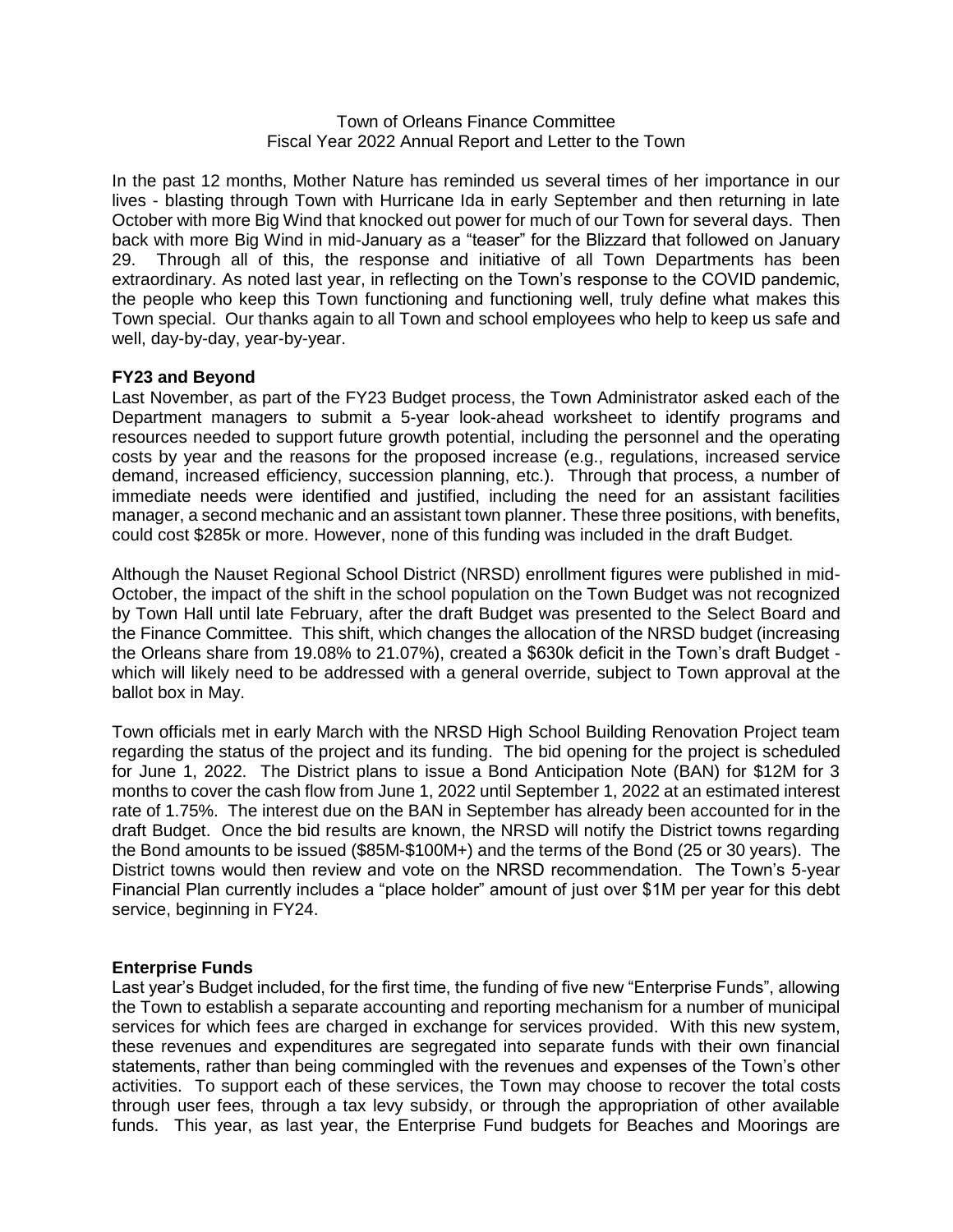targeted to be self-supporting, with no additional taxpayer subsidy required to "balance the books". However, both the Rock Harbor Boat Basin and the Transfer Station Enterprise Funds need additional taxpayer subsidies from the Town Budget (the General Fund) to close the gap. The Sewer Operations Enterprise Fund is supported by the Wastewater Stabilization Fund, with no additional subsidy required. However, none of these Enterprise Funds pay their own way with regard to debt service. All of the debt service is still paid through the Town's General Fund and property taxes.

# **Debt and Taxes**

During the February 17, 2022 Public Hearing on the FY24-FY28 Capital Improvements Plan (CIP) and the FY23 Capital Budget, the Finance Committee asked the Orleans Finance Director about the Town's Debt limit and how the Orleans debt compares to other towns. The most current data available from the State's Division of Local Services showed that in FY20, Orleans had a total outstanding debt of \$47.93M with a debt limit of \$225.78M. The "debt limit" is defined by state law as 5% of the "equalized value" of the city or town - which means 5% of the fair cash value of all property in a city or town subject to local taxation (thus not school or town property). In FY20, Orleans ranked 122 in the list of the State's 351 municipalities in "Debt as a % of Limit".

But there are other metrics that might be more relevant to our residents and taxpayers. Using the same data available from the State's Division of Local Services, you can see that our debt service (the principal and interest that we pay for the funds borrowed by the Town) has tripled in the past few years from \$2.4M in 2016 to \$7.3M in 2020. Of those 351 towns in Massachusetts, Orleans ranked #2 in percentage of annual budget spent on debt (20%) and #1 in debt service per capita (\$1,153/person). In the Town's recently published "Debt Book", the average per capita income in Orleans in 2020 was \$45,720 and the median household income was \$73,778 (per Federal Census Bureau data).

Other data in the Town's "Debt Book" shows that as of June 30, 2021, the "required principal and interest payments on outstanding general obligation bonds" is just over \$50M and that "currently, the Town has approximately \$16.4M in authorized unissued debt" for nearly a dozen municipal projects. The per capita debt as of June 30, 2021 noted in the "Debt Book" is \$6,782. All of these figures are likely to increase, with major capital improvements planned over the next 5 years totaling more than \$100M in the CIP approved at last year's Town Meeting. However, a number of potential projects are not yet included, such as the new fire station, a community center, a new or expanded library, as well as subsequent phases of wastewater solution strategies. The Finance Committee firmly believes that the Town must develop a reporting system to show the potential increase in annual funding needs to support these known-but-not-yet-counted projects.

| 2020 Comparative Statistics - Orleans and Neighboring Towns |               |                 |         |         |         |           |  |
|-------------------------------------------------------------|---------------|-----------------|---------|---------|---------|-----------|--|
|                                                             | Orleans       | <b>Brewster</b> | Chatham | Eastham | Harwich | Wellfleet |  |
| 2020 Budget - millions                                      | \$36.65       | \$39.90         | \$40.10 | \$29.90 | \$73.50 | \$21.40   |  |
| Debt Service - millions                                     | \$7.3         | \$2.2           | \$6.1   | \$4.1   | \$10.9  | \$1.7     |  |
| Population                                                  | 6,307         | 10,318          | 6,594   | 5,752   | 13,440  | 3,566     |  |
| Debt Svc. per capita - \$                                   | \$1,153       | \$205           | \$919   | \$718   | \$814   | \$480     |  |
| Rank in State                                               |               | 129             | 3       | 8       | 4       | 26        |  |
| Debt Svc. as % of Budget                                    | 20.0%         | 5.3%            | 15.2%   | 14.0%   | 14.8%   | 8.0%      |  |
| <b>Rank in State</b>                                        | $\mathcal{P}$ | 148             | 65      | 11      |         | 77        |  |

Here is how we stacked up against some of our neighbors, using the 2020 data available on the State's Division of Local Services website (the most recent data available):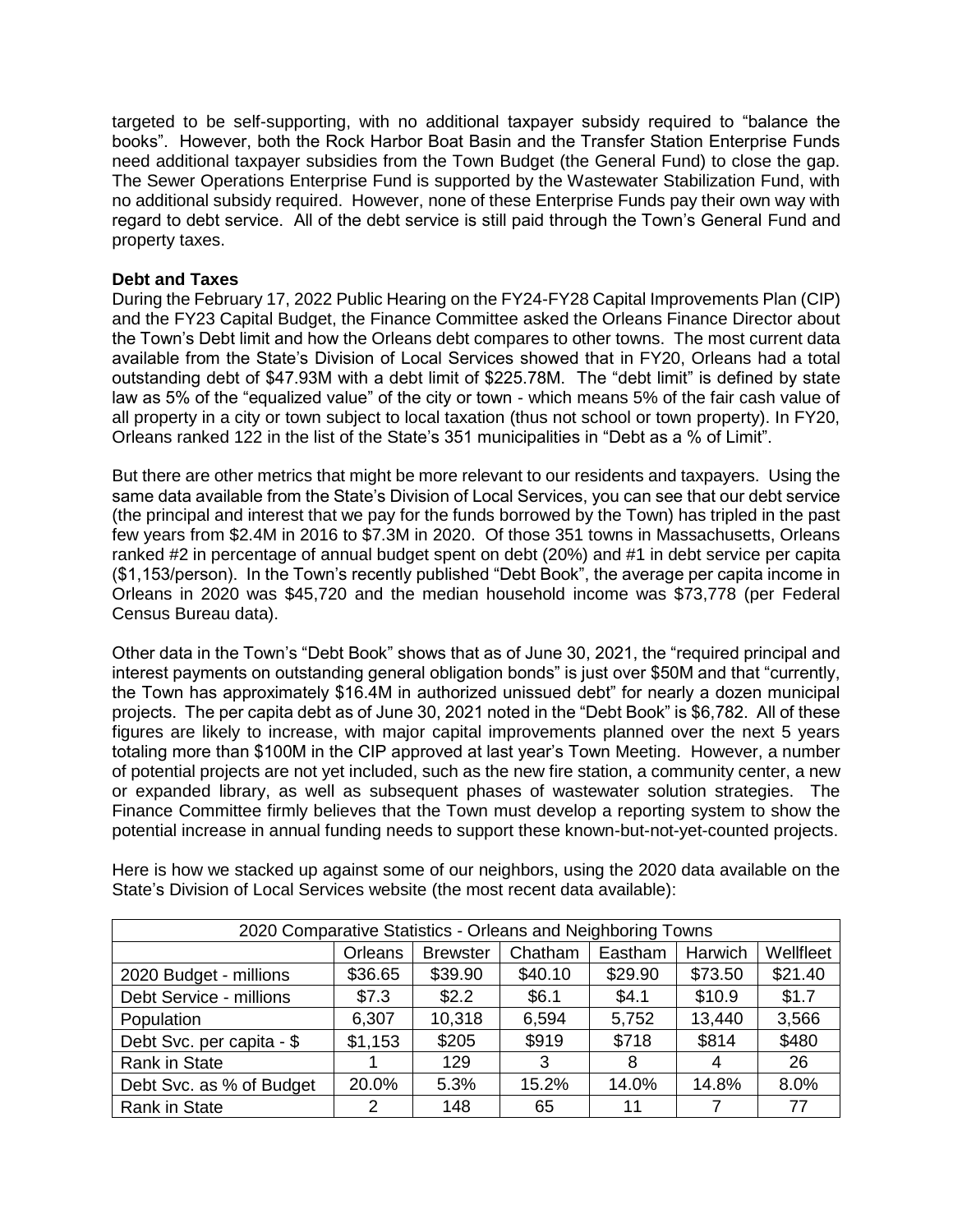Orleans relies on its revenue stream from taxes, fees and grants to fund Operating Expenses and to service the Debt necessary to meet Capital Improvement needs. As noted above, in 2020 Orleans had the highest debt service per capita in the Commonwealth. Debt service consumed 20% of the Town's Budget, second highest in the Commonwealth. The Town relies on debt to fund needed and wanted capital projects. The resulting debt service is paid from Town Revenues and thus limits the Town's financial resources to fund expanded Town services and reduces financial flexibility to address unexpected needs.

For FY23, Property Taxes are expected to provide about 74% of Town Revenue with the remaining 26% coming primarily from various user fees. This revenue funds Town Operating Expenses, schools and Capital Improvements debt service. Based on the draft FY23 Budget provided in mid-January, the estimated tax rate for FY23 will be \$7.45. Based on draft Budget information, for each \$1M of new net Operating Expenses and Debt Service, the annual property tax of a residence would increase by about \$21 per \$100,000 of assessed value. The resulting property tax increase, on an \$800,000 home (the current median value in Orleans) would be approximately \$168 per year. Note, however, that these estimates are based on the draft Budget and don't include the potential impact of an NRSD-related general override or a myriad of Warrant Articles.

But what most of our taxpayers care about is the tax bill, not the tax rate. They care about the impact on their wallet, on their bank account. Yes, Orleans tends to be consistently at the lower end of state-wide tax rate rankings - but the Town is also at the lower end of household income rankings and at the higher end of assessed value rankings. As noted above, the Town's average per capita income in 2020 was under \$50k. Our demographic includes young families and lowto middle-income households of all age groups. We need to be very careful to ensure that we aren't pricing our next-door neighbors out of Town by continuing to raise taxes to pay for longdelayed and much-needed infrastructure and community-focused projects. We need to find alternative funding sources for projects that are more wants than needs.

## **Planning and Communication**

How are we going to pay for all of our anticipated needs? Right now there are a number of "studies" underway in Town - the Economic Development Study, the Community Center Study, the Gov. Prence Properties "Re-Use" Study, the Fire Station Feasibility Study and the Snow Library Strategy Study. The Warrant also includes an Article requesting funding for a Blue Economy Study. Further, the Affordable Housing Committee is planning to hire a consultant to update their 2017 "Community Housing Plan" and the Planning Department/Planning Board is talking about updating the Town's 2006 Comprehensive Plan. But which, if any, of these studies and updated plans, will include a revenue component - a chapter on funding or fund-raising for any recommended solutions? And how will the results of all of these studies be combined in a thoughtful, affordable Town-wide plan? How will the good ideas and the capital requirements be tied to revenue and funding requirements and thus to an estimate of the Town's future debt? We must coordinate all of these planning and study activities and prioritize recommended actions to meet our longer-term needs and aspirations while we consider their affordability. Adopting an effective framework for channeling the good ideals identified in the Town's numerous studies should be helpful, and identifying funding strategies supported by transparent analytics is critical for our future.

Our Town has a lot of new planning activity underway. We applaud this trend. However, we strongly recommend confirming and clarifying the roles and responsibilities for coordinating and leading the overall planning effort to support unified town-wide planning and manage likelyoverlapping or even competing priorities, and maximize the value of the time and energy spent by various consultants, Town employees and countless Committee and Board members. This